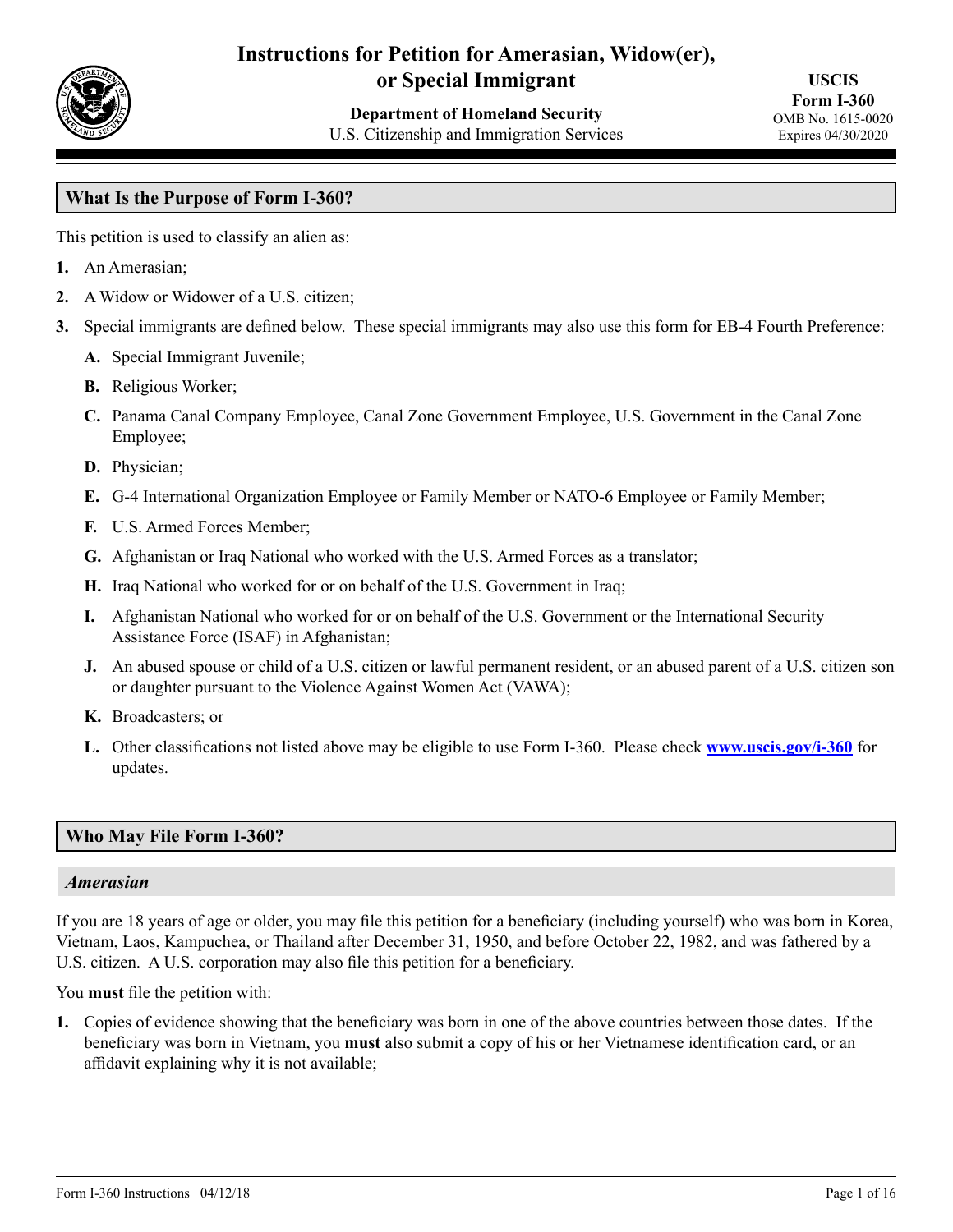- **2.** Copies of evidence establishing the parentage of the beneficiary, and that the beneficiary's biological father was a U.S. citizen. Examples of documents that you may submit are: birth or baptismal records or other religious documents; local civil records; an affidavit, correspondence, or evidence of financial support from the father; photographs of the father (especially with the child); or, absent other documents, affidavits from knowledgeable witnesses that detail the parentage of the child and how they know such facts;
- **3.** Photograph of the beneficiary; and
- **4.** If the beneficiary is married, a copy of the marriage certificate and proof of the termination of any prior marriages.

The sponsorship documents noted below are also required. You may file these documents with the petition or wait until U.S. Citizenship and Immigration Services (USCIS) reviews the petition and requests them. However, not filing them with the petition will add to the overall processing time.

- **1.** Form I-361, Affidavit of Financial Support and Intent to Petition for Legal Custody of Public Law 97-359 Amerasian, executed by the sponsor with the evidence of financial ability required by that form. Note that the original sponsor remains financially responsible for the Amerasian if any subsequent sponsor fails in this area.
- **2.** Copies of evidence showing that the sponsor is at least 21 years of age and is a U.S. citizen or lawful permanent resident.

### *Widow or Widower of a U.S. Citizen*

You may file this petition for yourself if:

- **1.** You were married to a U.S. citizen who is now deceased and who was a U.S. citizen at the time of death;
- **2.** Your U.S. citizen spouse died less than two years before the date on which you filed this petition;
- **3.** You were not legally separated from your U.S. citizen spouse at the time of his or her death; and
- **4.** You have not remarried.

**NOTE:** If your U.S. citizen spouse filed Form I-130 for you before his or her death, and it was approved or still pending, you do not need to file this petition. Under  $8$  CFR 204.2(i)(1)(iv), your U.S. citizen spouse's Form I-130 was converted to a widow(er)'s Form I-360 when your U.S. citizen spouse died.

You **must** file the petition with:

- **1.** A copy of your marriage certificate to the U.S. citizen and proof of termination of any prior marriages for either of you;
- **2.** Copies of evidence that your spouse was a U.S. citizen, such as a birth certificate, if he or she was born in the United States or a Naturalization Certificate or Certificate of Citizenship issued by USCIS; Form FS-240, Report of Birth Abroad of a Citizen of the United States; or a U.S. passport that was valid at the time of the citizen's death; and
- **3.** A copy of the death certificate of your U.S. citizen spouse.

#### *Special Immigrant Juvenile*

You may file this petition for a beneficiary (including yourself) who:

- **1.** Is present in the United States;
- **2.** Is unmarried and less than 21 years of age;
- **3.** Has been declared dependent upon a juvenile court in the United States, or who such a court has legally committed to or placed under the custody of an agency or department of a state, or an individual or entity appointed by a state or juvenile court;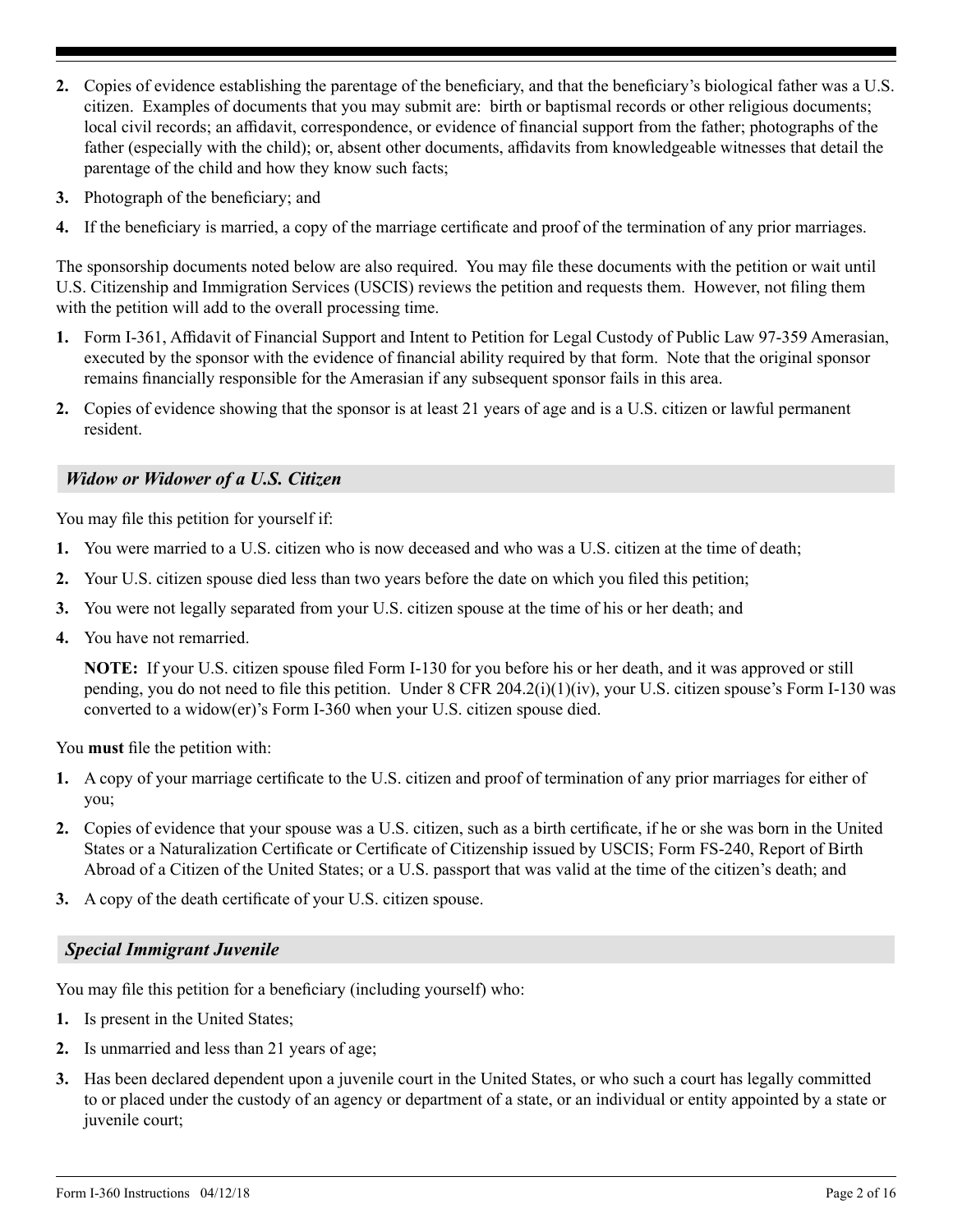- **4.** Has been the subject of a determination by a juvenile court in the United States that reunification with one or both of the juvenile's parents is not viable due to abuse, neglect, abandonment, or a similar basis under state law; and
- **5.** Has been the subject of administrative or judicial proceedings that determined that it would not be in the juvenile's best interest to be returned to the juvenile's or his or her parent's country of citizenship or nationality or last habitual residence.

The petition **must** be filed with:

- **1.** A copy of the juvenile's birth certificate or other evidence of his or her age;
- **2.** A copy of the court or administrative documents that establishes eligibility for this classification, including the specific findings of fact or other relevant evidence, which establishes the findings; and
- **3.** Written consent from the U.S. Department of Health and Human Services (HHS) if the juvenile is in the custody of HHS and the juvenile court order altered the juvenile's HHS custody status or placement.

**NOTE:** After a special immigrant juvenile becomes a lawful permanent resident, his or her natural or prior adoptive parents may **NOT** receive any immigration benefit based on **their** relationship to the juvenile.

### *Special Immigrant Religious Worker*

A U.S. employer may file this petition for a beneficiary who seeks to enter the United States to be employed full time by a bona fide nonprofit religious organization in the United States (or a bona fide organization that is affiliated with the religious denomination in the United States) to work:

- **1.** Solely as a minister of that religious denomination;
- **2.** In a religious vocation either in a professional or non-professional capacity; or
- **3.** In a religious occupation either in a professional or non-professional capacity.

The beneficiary may file this petition on his or her own behalf.

To qualify, the beneficiary **must** have been:

- **1.** A member of a religious denomination that has a bona fide nonprofit religious organization in the United States for at least the two years immediately preceding the filing of the petition; and
- **2.** Working continuously, after turning 14 years of age, in one of the positions described above, either abroad or in the United States, for at least two years immediately preceding the filing of the petition.

**NOTE:** All religious workers, other than ministers, immigrating to the United States as special immigrant religious workers **must** immigrate or adjust to lawful permanent resident status before the established sunset (expiration) date. Statutory amendments may extend this date. USCIS will provide information on its website at **[www.uscis.gov/working](www.uscis.gov/working-united-states/permanent-workers/employment-based-immigration-fourth-preference-eb-4/religious-workers/special-immigrant-religious-workers)[united-states/permanent-workers/employment-based-immigration-fourth-preference-eb-4/religious-workers/](www.uscis.gov/working-united-states/permanent-workers/employment-based-immigration-fourth-preference-eb-4/religious-workers/special-immigrant-religious-workers) [special-immigrant-religious-workers](www.uscis.gov/working-united-states/permanent-workers/employment-based-immigration-fourth-preference-eb-4/religious-workers/special-immigrant-religious-workers)** if the date is extended.

You **must** file the petition with evidence relating to the petitioning organization, including;

- **1.** A currently valid determination letter from the Internal Revenue Service (IRS) establishing that the organization is a tax exempt organization;
- **2.** For a religious organization that is recognized as tax exempt under a group tax exemption, a currently valid determination letter from the IRS establishing that the group is tax-exempt;
- **3.** For a bona fide organization that is affiliated with the religious denomination, if the organization was granted taxexempt status under section 501(c)(3) of the Internal Revenue Code of 1986, or subsequent amendment or equivalent sections of prior enactments of the Internal Revenue Code, as something other than a religious organization, including: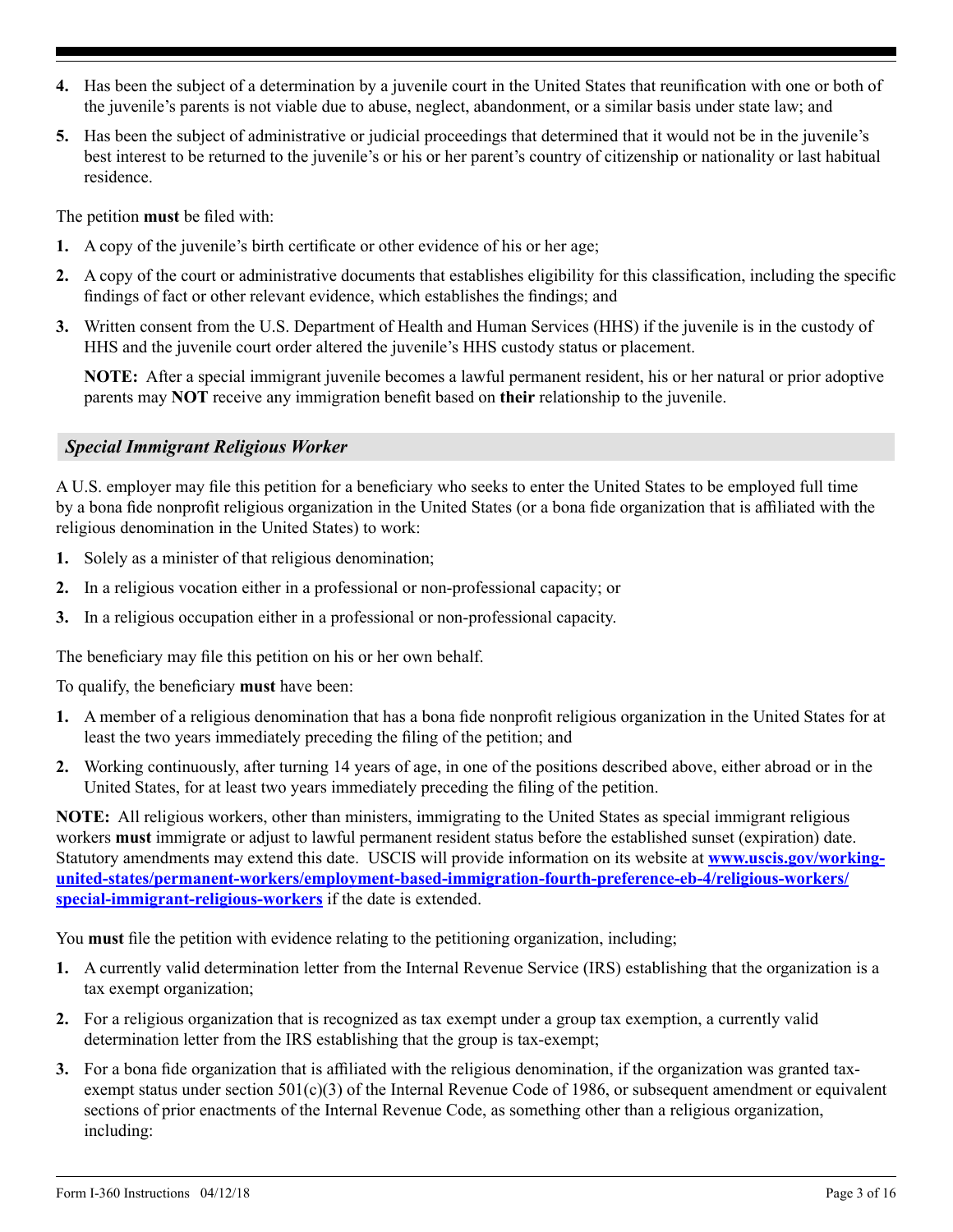- **A.** A currently valid determination letter from the IRS establishing that the organization is a tax-exempt organization;
- **B.** Documentation that establishes the religious nature and purpose of the organization, such as a copy of the organizing instrument that specifies the purposes of the organization;
- **C.** Organizational literature, such as books, articles, brochures, calendars, flyers, and other literature describing the religious purpose and nature of the activities of the organization; and
- **D.** A religious Denomination Certification (part of Form I-360) completed, signed, and dated by the religious organization certifying that the petitioning organization is affiliated with the religious denomination;
- **4.** An employer Attestation (part of Form I-360) and certification completed, signed, and dated by an authorized official of the prospective employer of the beneficiary seeking religious worker status;
- **5.** Verifiable evidence of how the prospective employer intends to compensate the beneficiary, including salaried or nonsalaried compensation;
- **6.** Evidence that the beneficiary has been a member of the religious denomination during at least the two years immediately preceding the petition;
- **7.** Evidence to establish that the beneficiary has been working continuously, after turning 14 years of age, in one of the positions listed above, either abroad or in the United States, for at least the two years immediately preceding the petition; and
- **8.** Evidence to establish the beneficiary is qualified to perform the duties of the offered position.

## *Special Immigrant Based on Employment With the Panama Canal Company, Canal Zone Government, or U.S. Government in the Canal Zone*

You may file this petition for a beneficiary who, at the time the Panama Canal Treaty of 1977 entered into force, was:

- **1.** A resident in the Canal Zone and had been employed by the Panama Canal Company or Canal Zone Government for at least one year;
- **2.** A Panamanian national and either honorably retired from U.S. Government employment in the Canal Zone with a total of 15 or more years of faithful service; or
- **3.** Employed for 15 years and honorably retired or was an employee of the Panama Canal Company or Canal Zone Government, had performed faithful service for 5 years or more as an employee, and whose personal safety, or the personal safety of his or her spouse or child, is in danger as a direct result of the special nature of his or her employment and as a direct result of the Treaty.

You **must** file the petition with:

- **1.** A letter from the Panama Canal Company, Canal Zone Government, or U.S. Government agency employing the beneficiary in the Canal Zone, indicating the length and circumstances of employment and any retirement or termination; and
- **2.** Copies of evidence to establish any claim of danger to personal safety.

## *Special Immigrant Physician*

You may file this petition for a beneficiary who:

- **1.** Graduated from a medical school or is qualified to practice medicine in a foreign state;
- **2.** Was fully and permanently licensed to practice medicine in the United States on January 9, 1978, and was practicing medicine in a U.S. state on that date;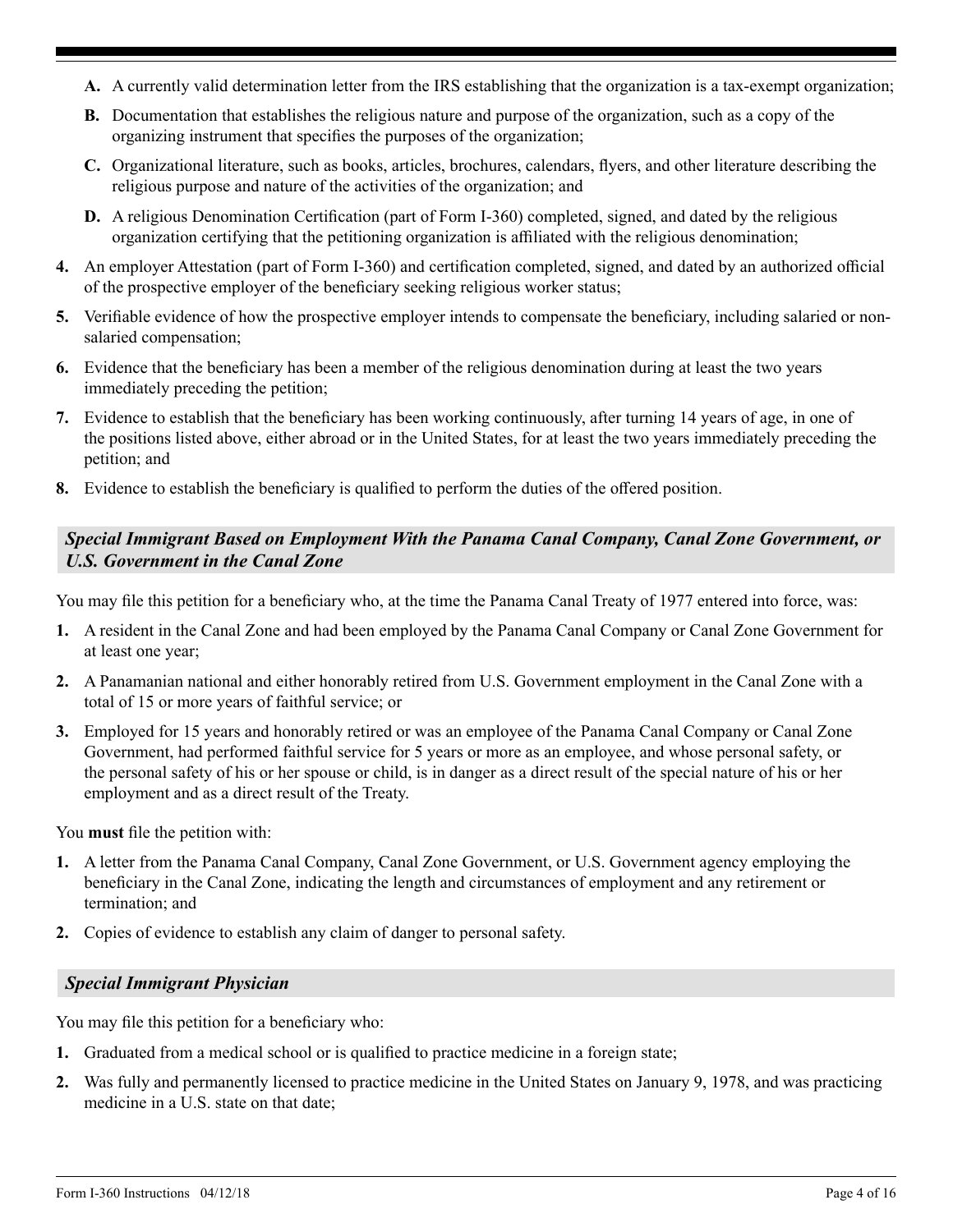- **3.** Entered the United States as an H or J nonimmigrant before January 9, 1978; and
- **4.** Has been continuously present in the United States and continuously engaged in the practice or study of medicine since the date of such entry.

You **must** file the petition with:

- **1.** Letters from the beneficiary's employers detailing his or her employment since January 8, 1978, including the current employment; and
- **2.** Copies of relevant documents that demonstrate that the beneficiary meets all the above criteria.

## *Special Immigrant G-4 International Organization Employee or Family Member or NATO-6 Employee or Family Member*

You may be eligible to apply for classification as a special immigrant if you are a recently-retired, long-term G-4 nonimmigrant employee of a qualifying international organization entitled to enjoy privileges, exemptions, and immunities under the International Organizations Immunities Act, a relative of such an employee, or a long-term civilian employee of NATO (under the NATO-6 classification) or their relative. To determine if you are eligible, contact the qualifying international organization, the employing NATO office, or your local USCIS office.You **must** file the petition with:

- **1.** A letter from the international organization demonstrating that it is a qualifying organization and explaining the circumstances of qualifying employment and the immigration status held by the beneficiary; and
- **2.** For family members, copies of evidence documenting the familial relationship to the employee.

## *Armed Forces Member*

You may file this petition for yourself if:

- **1.** You have served honorably on active duty in the U.S. Armed Forces after October 15, 1978;
- **2.** You originally lawfully enlisted outside the United States under a treaty or agreement in effect on October 1, 1991, for a period or periods that total:
	- **A.** Twelve years, and you were never separated from such service except under honorable conditions; or
	- **B.** Six years, and you are now on active duty, and have reenlisted to incur a total active duty service obligation of at least 12 years;
- **3.** You are a national of an independent state that maintains a treaty or agreement allowing nationals of that state to enlist in the U.S. Armed Forces each year; and
- **4.** The executive department under which you have served or are serving has recommended you for this special immigrant status.

You **must** file the petition with:

- **1.** Certified proof, issued by the authorizing official of the executive department in which you are serving or have served, that you have the required honorable active duty service and/or commitment; and
- **2.** Your birth certificate.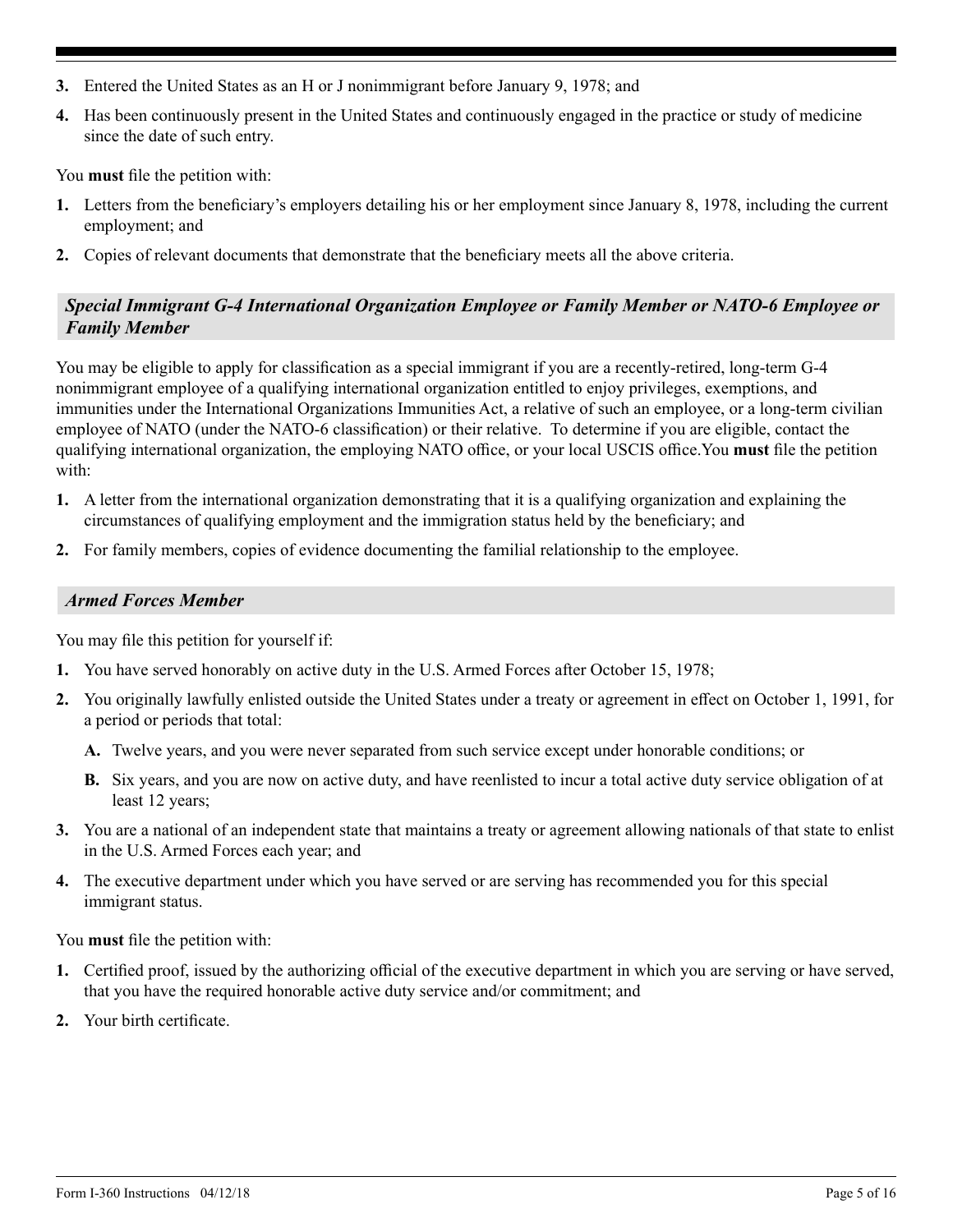## *VAWA Self-Petitioning Spouse or Child of a U.S. Citizen or Lawful Permanent Resident or a VAWA Self-Petitioning Parent of U.S. Citizen Son or Daughter*

**Alternate and/or Safe Address.** If you do not feel safe in receiving correspondence regarding this petition at your home address, provide an alternate and/or safe mailing address in **Part 1.**, **Item Number 7.** This address may be a post office box, the address of a friend, your attorney, a community-based organization that is helping you, or any other address where you can safely and punctually receive mail. If an alternate and/or safe mailing address is not provided in **Part 1.**, **Item Number 7.**, USCIS may use the address of your preparer, if any.

If you are living abroad at the time of filing your petition, you may file the petition if:

- **1.** The abuser is an employee of the U.S. Government;
- **2.** The abuser is a member of the uniformed services; or
- **3.** You were subjected to battery or extreme cruelty in the United States.

You may petition for immediate relative or family-sponsored immigrant classification for yourself (also known as a selfpetition) if you:

- **1.** Have a qualifying relationship with an abusive U.S. citizen or lawful permanent resident;
	- **A.** Are now or were the spouse of an abusive U.S. citizen or lawful permanent resident;
	- **B.** Are the child of an abusive U.S. citizen or lawful permanent resident; or
	- **C.** Are the parent of an abusive U.S. citizen son or daughter who is at least 21 years of age when filing this petition;
- **2.** Are eligible for immigrant classification based on that relationship;
- **3.** Are now residing with or have resided with the U.S. citizen or lawful permanent resident abuser in the past;
- **4.** Have been battered by or have been the subject of extreme cruelty perpetrated by:
	- **A.** Your U.S. citizen or lawful permanent resident spouse during the marriage, or you are the parent of a child who has been battered by or has been the subject of extreme cruelty perpetrated by your abusive U.S. citizen or lawful permanent resident spouse during your marriage;
	- **B.** Your U.S. citizen or lawful permanent resident parent while residing with that parent; or
	- **C.** Your U.S. citizen son or daughter;
- **5.** Are a person of good moral character; and
- **6.** Are a spouse, and entered into the marriage to the U.S. citizen or lawful permanent resident abuser in good faith.

**NOTE:** You may file a self-petition within two years of the date of the U.S. citizen abuser's death, within two years of the U.S. citizen or lawful permanent resident abuser's loss of status as a result of an incident of domestic violence, or within two years of the termination of the marriage to the U.S. citizen or lawful permanent resident abuser if there is a connection between the termination of the marriage and the battery or extreme cruelty. For self-petitioning spouses, you may remarry after USCIS approves your self-petition without affecting your eligibility to become a lawful permanent resident or have grounds for revocation of the approved self-petition.

**EVIDENCE.** You may file your self-petition with any credible relevant evidence of your eligibility. The determination of what evidence is credible and the weight to be given that evidence is within the sole discretion of USCIS; therefore, you are encouraged to provide the following documentation:

- **1.** Evidence of the abuser's U.S. citizenship or lawful permanent resident status;
- **2.** Marriage and divorce decrees, birth certificates, or other evidence of your legal relationship to the abuser;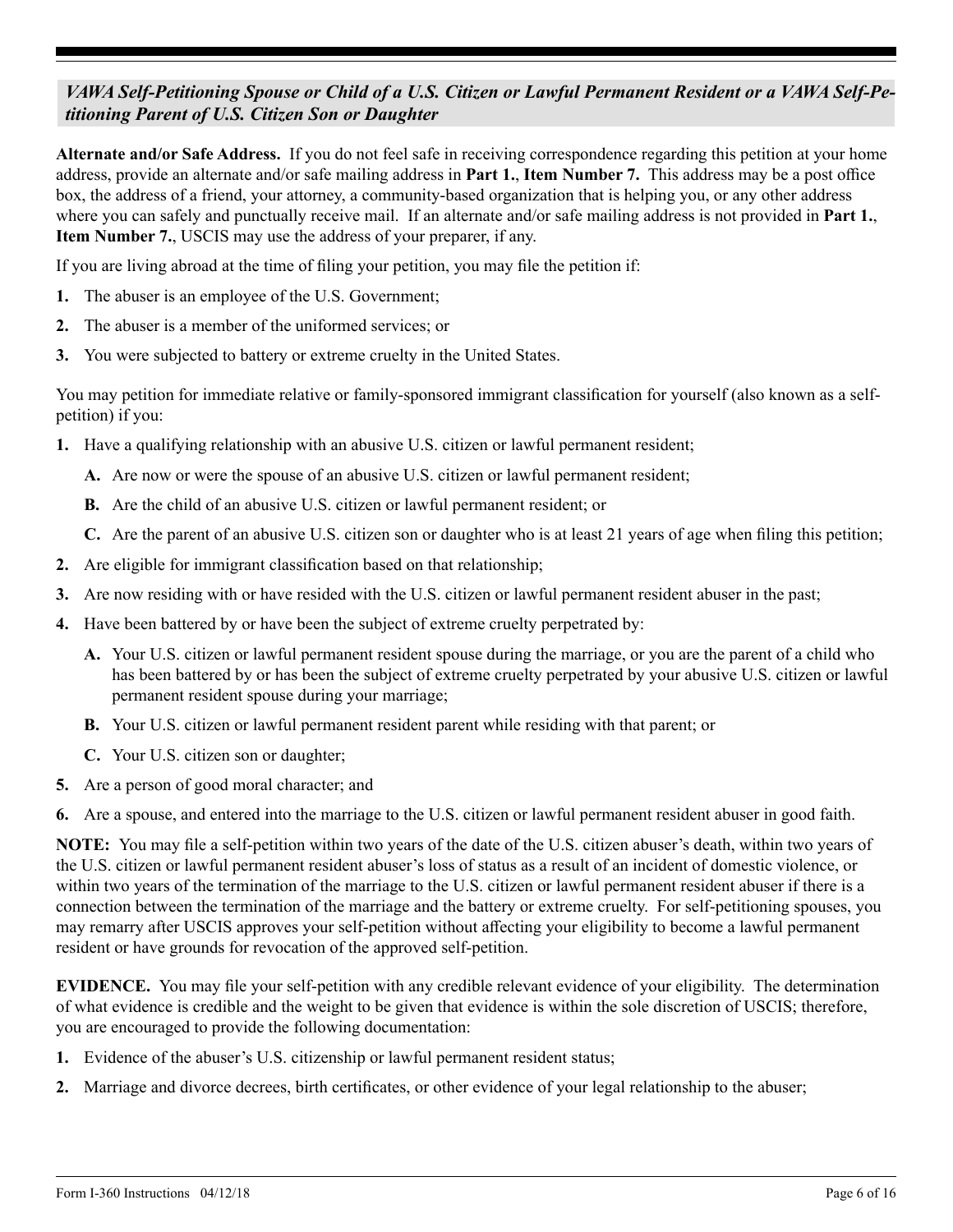- **3.** One or more documents showing that you and the abuser have resided together, such as employment records, utility receipts, school records, hospital or medical records, birth certificates of children, mortgages, rental records, insurance policies, or affidavits;
- **4.** Evidence of the abuse, such as reports and affidavits from police, judges and other court officials, medical personnel, school officials, clergy, social workers, and other social service agency personnel. If you have an order of protection, or have taken other legal steps to end the abuse, you should submit copies of those court documents;
- **5.** If you are 14 years of age or older, your affidavit of good moral character accompanied by a local police clearance, state-issued criminal background check, or similar report from each locality or state in the United States or abroad where you have resided for six or more months during the 3-year period immediately before the filing of your self-petition; and
- **6.** If you are a spouse, submit evidence showing your marriage was entered in good faith, such as proof that one spouse has been listed as the other's spouse on insurance policies, property leases, properly filed tax forms, or bank statements. You may also submit your affidavit or affidavits of others who have knowledge of your courtship, wedding ceremony, shared residence, and other life experiences, if available.

**NOTE:** A VAWA self-petitioning spouse or child of a U.S. citizen or lawful permanent resident, or a VAWA selfpetitioning parent of a U.S. citizen son or daughter, may submit any relevant credible evidence in place of the suggested evidence.

### **Public Service Information**

The National Domestic Violence Hotline provides information, crisis intervention, and referrals to local service providers, including legal assistance organizations, to victims of domestic violence or anyone calling on their behalf at **1-800-799-7233**. For TTY (deaf or hard of hearing) call: **1-800-787-3224**.

The Hotline services are available 24 hours a day, 7 days a week, toll-free from anywhere in the United States, Puerto Rico, or the U.S. Virgin Islands. The staff and volunteers speak both English and Spanish and have access to translators in 139 languages.

**Employment Authorization.** If USCIS approves your self-petition and you currently reside in the United States, you will also receive employment authorization. USCIS will issue your Employment Authorization Document (EAD) with eligibility category  $(c)(31)$ . Select "Yes" if you want USCIS to send you a  $(c)(31)$  EAD as evidence of that authorization. Select "No" if you wish to request employment authorization separate from this self-petition (for example, an EAD with eligibility category (c)(14) based on deferred action).

## *Afghanistan or Iraq National Supporting U.S. Armed Forces as a Translator*

You may file this petition for yourself if:

- **1.** You are a national of Afghanistan or Iraq;
- **2.** You worked directly with the U.S. Armed Forces or the Chief of Mission as a translator for a period of at least 12 months;
- **3.** You have obtained a favorable written recommendation from a general or flag officer in the chain of command of the U.S. Armed Forces unit that you supported; and
- **4.** Before filing this petition, you were cleared by a background check and screening, as determined by the Chief of Mission or a general or flag officer in the chain of command of the U.S. Armed Forces unit that you supported.

The petition **must** be filed with:

- **1.** A copy of your passport or birth certificate showing that you are a national of Afghanistan or Iraq;
- **2.** A favorable written recommendation from the Chief of Mission or a general or flag officer in the chain of command of the U.S. Armed Forces unit that you supported;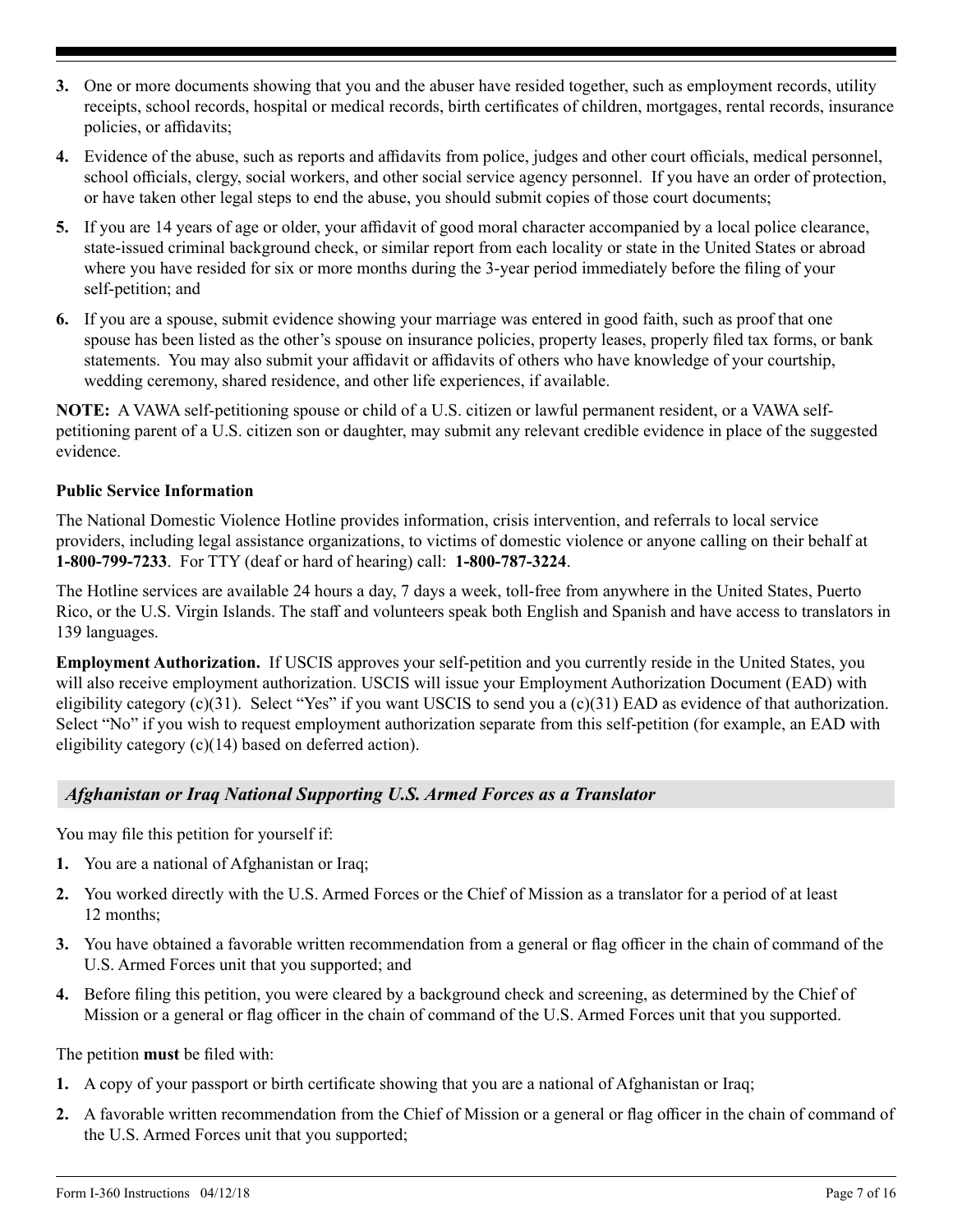- **3.** Evidence you worked directly with the U.S. Armed Forces or under Chief of Mission authority, as a translator or interpreter for a period of at least 12 months; and
- **4.** Evidence that you cleared a background check and screening as determined by the Chief of Mission or a general or flag officer in the chain of command of the U.S. Armed Forces unit that you supported.

## *Iraq National Who Was Employed by or on Behalf of the U.S. Government in Iraq*

You may file this petition for yourself if:

- **1.** You are a national of Iraq;
- **2.** You have established to the satisfaction of the Chief of Mission, Embassy Baghdad, or the designee of the Chief of Mission, that you were or are employed by or on behalf of the U.S. Government in Iraq between March 20, 2003 and September 30, 2013, for a period of at least one year;
- **3.** You have established to the satisfaction of the Chief of Mission, or the designee of the Chief of Mission, that you provided faithful and valuable service to the U.S. Government. Your senior supervisor **must** submit a recommendation to the U.S. Government or, if your senior supervisor has left the employer or left Iraq, either the person who is currently occupying that position or someone in a more senior position with the employing entity;
- **4.** You have established to the satisfaction of the Chief of Mission, or the designee of the Chief of Mission, that you have experienced or are experiencing an ongoing serious threat as a consequence of being employed by or on behalf of the U.S. Government;
- **5.** You have or will have cleared a background check and appropriate screening as determined by the Secretary of Homeland Security; and
- **6.** You are otherwise eligible to receive an immigrant visa and are admissible to the United States for permanent residence, excluding the grounds of inadmissibility specified in section  $212(a)(4)$  of the Immigration and Nationality Act (INA).

You are entitled to claim status as a surviving spouse or child if you are also classifiable as a special immigrant described in section 1244 of Public Law (Pub. L.) 110-181 if you are the spouse or child of a principal beneficiary who had a petition approved by USCIS, but the petition was terminated after its approval due to the death of the principal beneficiary.

You **must** file the petition with:

- **1.** A copy of your passport, birth certificate, or national identification card showing that you are a national of Iraq. If the document is in a foreign language, you **must** provide a certified English translation;
- **2.** A positive recommendation from your senior supervisor or the person currently occupying that position, or a more senior person if your senior supervisor has left the employer or has left Iraq, confirming employment of at least one year between March 20, 2003 to September 30, 2013;
- **3.** Proof of risk assessment conducted by the Chief of Mission or the designee of the Chief of Mission;
- **4.** Proof of independent review conducted by the Chief of Mission or the designee of the Chief of Mission of records maintained by the U.S. Government or hiring organization or entity to confirm employment and faithful and valuable service to the U.S. Government; and
- **5.** A copy of the front and back of your Form I-94 Arrival-Departure Record, if you are physically present in the United States.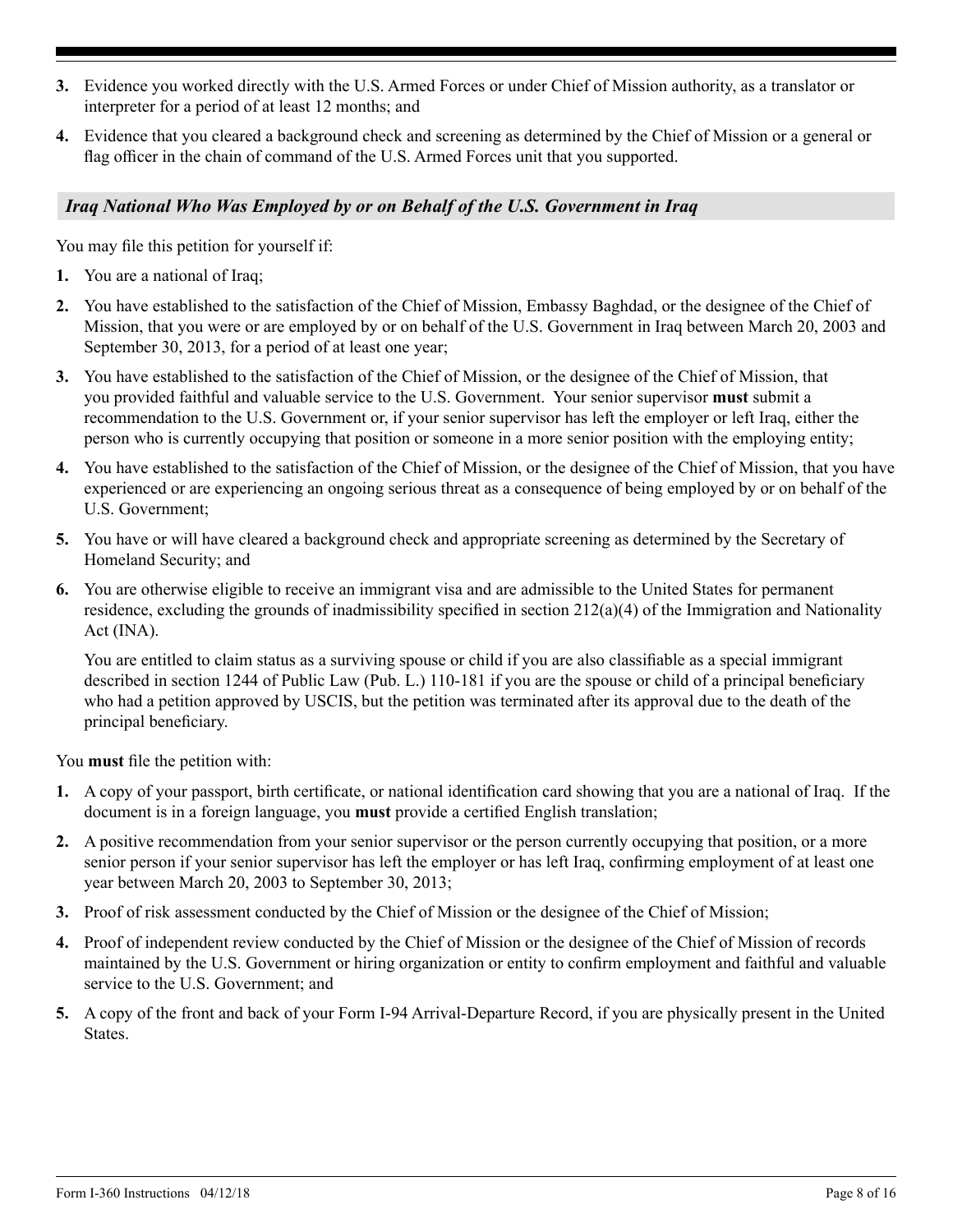## *Afghan National Who Was Employed by or on Behalf of the U.S. Government or the International Security Assistance Force (ISAF) in Afghanistan*

You may file this petition for yourself if:

- **1.** You are a national of Afghanistan;
- **2.** You have established to the satisfaction of the Chief of Mission, Embassy Kabul, or the designee of the Chief of Mission that you were employed by or on behalf of the U.S. Government or ISAF in Afghanistan between October 7, 2001 and September 30, 2015, for a period not less than one year;
- **3.** You have provided faithful and valuable service to the U.S. Government or ISAF. Your senior supervisor **must** submit a recommendation to the U.S. Government or, if your senior supervisor has left the employer or left Afghanistan, either the person who is currently occupying that position or someone in a more senior position with the employing entity;
- **4.** You have experienced or are experiencing an ongoing serious threat as a consequence of being employed by or on behalf of the U.S. Government or ISAF;
- **5.** You have or will have cleared a background check and appropriate screening as determined by the Secretary of Homeland Security; and
- **6.** You are otherwise eligible to receive an immigrant visa and are admissible to the United States for permanent residence, excluding the grounds of inadmissibility specified in INA section  $212(a)(4)$  (8 U.S.C. 1182(a)(4)).

You are entitled to apply for status of a surviving spouse or child if you are also classifiable as a special immigrant described in Section 602(b) of Pub. L. 111-8 if you are the spouse or child of a principal beneficiary who had a petition approved by USCIS, but the petition was terminated after its approval due to the death of the principal beneficiary.

You **must** file the petition with:

- **1.** A copy of your passport, birth certificate, or national identification card showing that you are a national of Afghanistan. If the document is in a foreign language, you **must** provide a certified English translation;
- **2.** A positive recommendation from your senior supervisor or the person currently occupying that position, or a more senior person if your senior supervisor has left the employer or has left Afghanistan, confirming employment of at least one year between October 7, 2001 and September 30, 2015;
- **3.** Approval of your submission of this petition from the appropriate Chief of Mission or the designee of the Chief of Mission;
- **4.** Proof of risk assessment conducted by the Chief of Mission or the designee of the Chief of Mission;
- **5.** Proof of independent review conducted by the Chief of Mission or the designee of the Chief of Mission of records maintained by the U.S. Government or ISAF, hiring organization, or entity to confirm employment and faithful and valuable service to the U.S. Government or ISAF; and
- **6.** A copy of the front and back of your Form I-94 Arrival-Departure Record, if you are physically present in the United States.

## *Broadcasters*

Under section 203(b)(4) of the INA, the International Broadcasting Bureau of the United States Broadcasting Board of Governors (BBG), or a grantee of the BBG, may petition for a beneficiary (and the beneficiary's accompanying spouse and children) to work as a broadcaster for the BBG or a grantee of the BBG in the United States. For the purposes of this section, the terms:

**1. BBG grantee** means Radio Free Asia, Inc. (RFA), Radio Free Europe/Radio Liberty, Inc. (RFE/RL), or the Middle East Broadcasting Network (MBN); and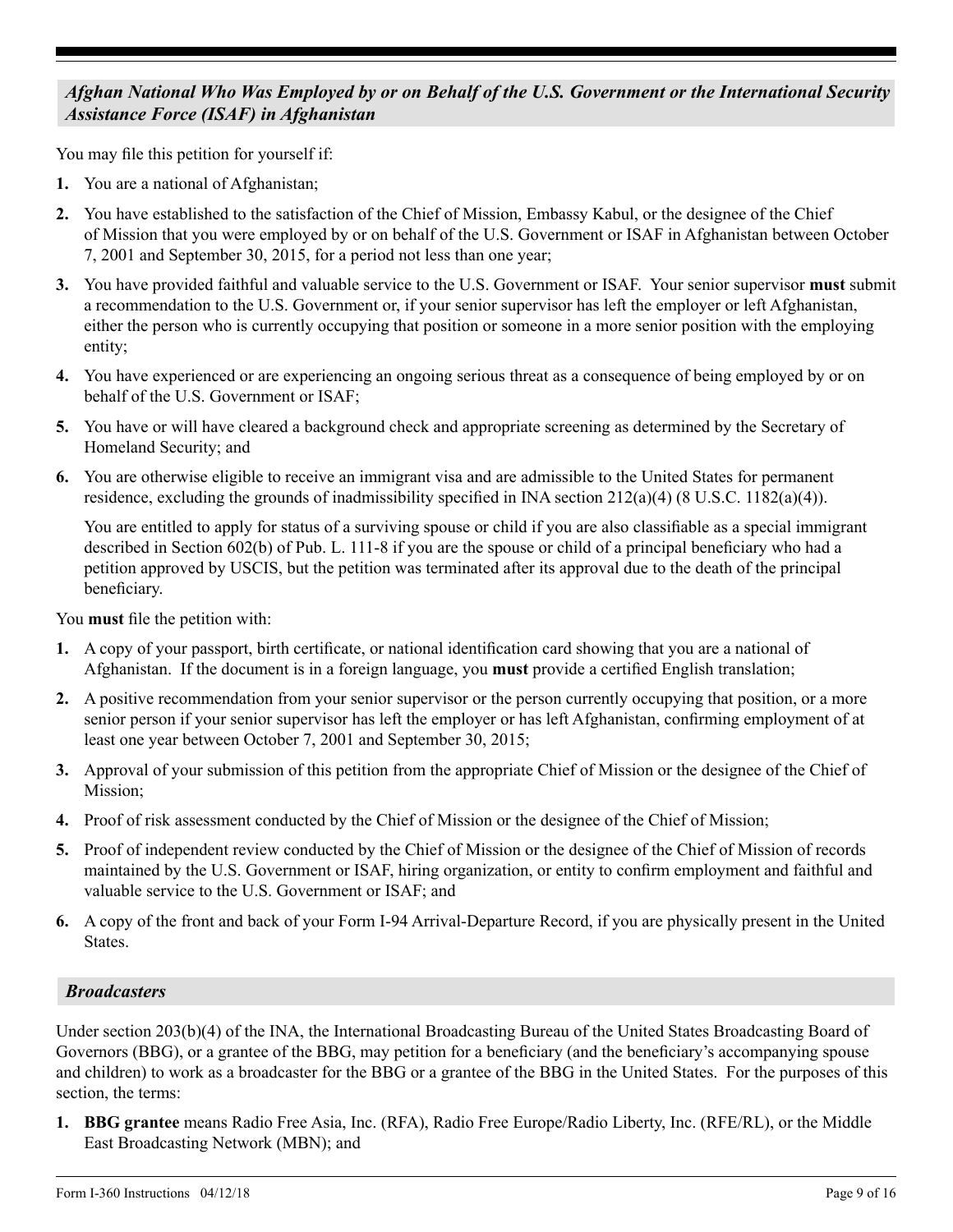**2. Broadcaster** means a reporter, writer, translator, editor, producer, or announcer for news broadcasts; hosts for news broadcasts, news analysis, editorial and other broadcast features; or a news analysis specialist. The term broadcaster does not include individuals performing purely technical or support services for the BBG or a BBG grantee.

All Form I-360 petitions submitted by the BBG or a BBG grantee on behalf of a beneficiary for a broadcaster position with the BBG or BBG grantee **must** be accompanied by a signed and dated supplemental attestation that contains the following information about the beneficiary:

- **1.** The job title and a full description of the job to be performed; and
- **2.** The broadcasting expertise held by the beneficiary, including how long the beneficiary has been performing duties that relate to the prospective position or a statement as to how the beneficiary possesses the necessary skills that make him or her qualified for the broadcasting-related position within the BBG or BBG grantee.

Follow the instructions on Form I-360 on where to file your petition.

## *Petitioning for an Employment-Based Fourth Preference Immigrant*

To petition for an EB-4 special immigrant, your employer **must** file Form I-360. However, there are certain situations where you, the employee, may self-petition on your own behalf. Review the petition instructions to see if you are eligible to self-petition and what required supporting evidence needs to be included.

## **General Instructions**

USCIS provides forms free of charge through the USCIS website. In order to view, print, or fill out our forms, you should use the latest version of Adobe Reader, which you can download for free at **<http://get.adobe.com/reader/>**. If you do not have Internet access, you may call the USCIS National Customer Service Center at **1-800-375-5283** and ask that we mail a form to you. For TTY (deaf or hard of hearing) call: **1-800-767-1833**.

**Signature.** Each petition must be properly signed and filed. For all signatures on this petition, USCIS will not accept a stamped or typewritten name in place of a signature. If you are under 14 years of age, your parent or legal guardian may sign the petition on your behalf. A legal guardian may also sign for a mentally incompetent person.

**Filing Fee.** Each petition must be accompanied by the appropriate filing fee. (See the **What Is the Filing Fee** section of these Instructions.)

**Biometric Services Fee.** If you file this petition with USCIS, you do not need to include a biometric services fee at the time you submit your petition. If you are later notified that you must submit biometrics, you will receive a biometric services appointment notice with instructions on how to submit the additional biometric services fee. If you file this petition with an agency other than USCIS, please check with that agency to determine if and when you must submit a biometric services fee.

**Evidence.** At the time of filing, you must submit all evidence and supporting documentation listed in these Instructions.

**Biometric Services Appointment.** USCIS may require that you appear for an interview or provide fingerprints, photograph, and/or signature at any time to verify your identity, obtain additional information, and conduct background and security checks, including a check of criminal history records maintained by the Federal Bureau of Investigation (FBI), before making a decision on your application, petition, or request. After USCIS receives your petition and ensures it is complete, we will inform you in writing, if you need to attend a biometric services appointment. If an appointment is necessary, the notice will provide you the location of your local or designated USCIS Application Support Center (ASC) and the date and time of your appointment or, if you are currently overseas, instruct you to contact a U.S. Embassy, U.S. Consulate, or USCIS office outside the United States to set up an appointment.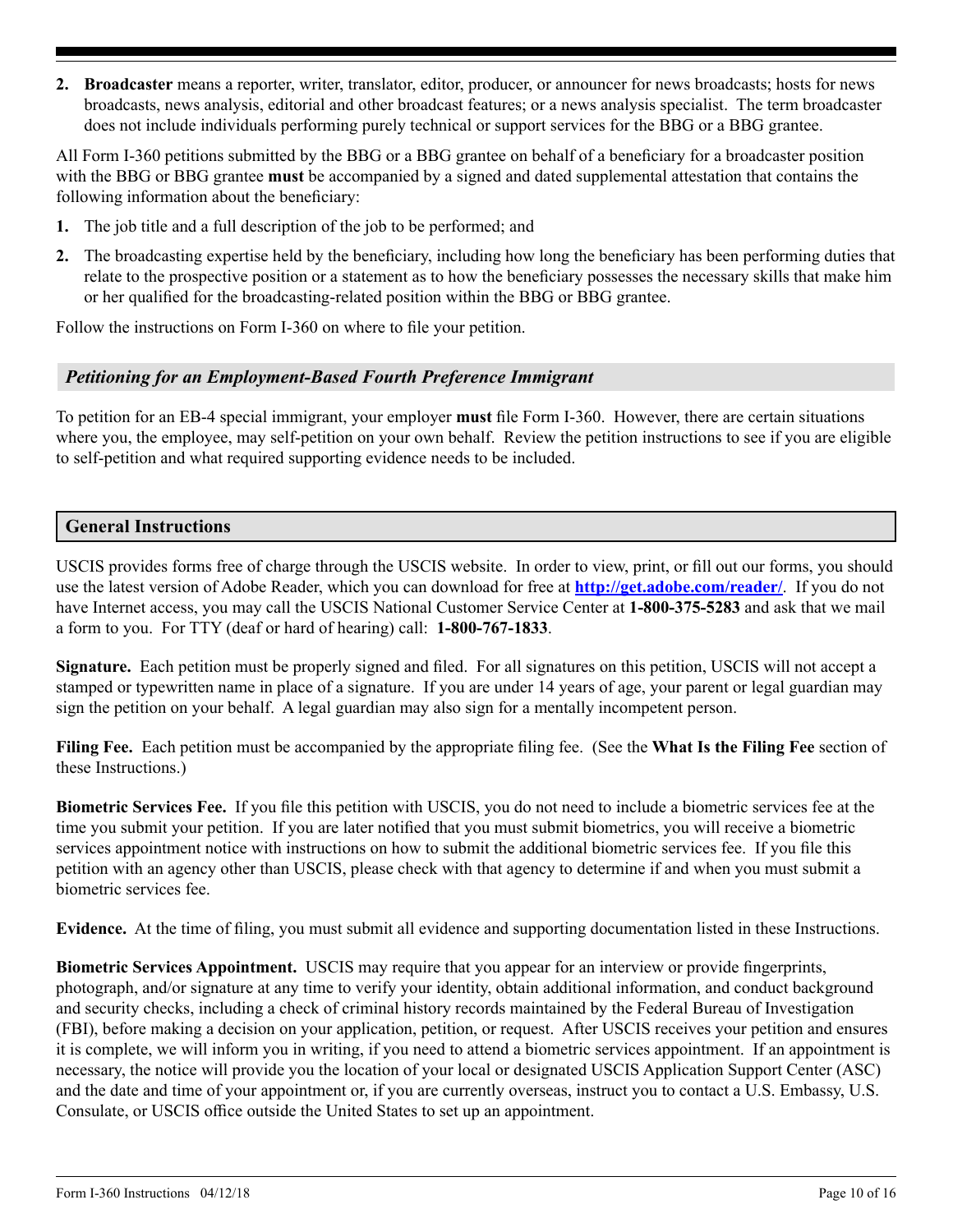If you are required to provide biometrics, at your appointment you must sign an oath reaffirming that:

- **1.** You provided or authorized all information in the petition;
- **2.** You reviewed and understood all of the information contained in, and submitted with, your petition; and
- **3.** All of this information was complete, true, and correct at the time of filing.

If you fail to attend your biometric services appointment, USCIS may deny your petition.

**Copies.** You may submit legible photocopies of documents requested, unless the Instructions specifically state that you must submit an original document. USCIS may request an original document at the time of filing or at any time during processing of an application, petition, or request. If you submit original documents when not required, the documents may remain a part of the record, and USCIS will not automatically return them to you.

**Translations.** If you submit a document with information in a foreign language, you must also submit a full English translation. The translator must sign a certification that the English language translation is complete and accurate, and that he or she is competent to translate from the foreign language into English. The certification should also include the date, the translator's signature and printed name, and may contain the translator's contact information.

## **How to Fill Out Form I-360**

- **1.** Type or print legibly in black ink.
- **2.** If you need extra space to complete any item within this petition, use the space provided in **Part 15. Additional Information** or attach a separate sheet of paper; type or print your name and Alien Registration Number (A-Number) (if any) at the top of each sheet; indicate the **Page Number**, **Part Number**, and **Item Number** to which your answer refers; and sign and date each sheet.
- **3.** Answer all questions fully and accurately. If a question does not apply to you (for example, if you have never been married and the question asks "Provide the name of your current spouse"), type or print "N/A," unless otherwise directed. If your answer to a question which requires a numeric response is zero or none (for example, "How many children do you have" or "How many times have you departed the United States"), type or print "None," unless otherwise directed.
- **4. USCIS Online Account Number** (if any)**.** If you have previously filed an application, petition, or request using the USCIS online filing system (previously called USCIS Electronic Immigration System (USCIS ELIS)), provide the USCIS Online Account Number you were issued by the system. You can find your USCIS Online Account Number by logging in to your account and going to the profile page. If you previously filed certain applications, petitions, or requests on a paper form via a USCIS Lockbox facility, you may have received a USCIS Online Account Access Notice issuing you a USCIS Online Account Number. If you received such a notice, your USCIS Online Account Number can be found at the top of the notice. If you were issued a USCIS Online Account Number, enter it in the space provided. The USCIS Online Account Number is **not** the same as an A-Number.
- **5. Form I-94 Arrival-Departure Record.** If U.S. Customs and Border Protection (CBP) or USCIS issued you a Form I-94, Arrival-Departure Record, provide your Form I-94 number and date that your authorized period of stay expires or expired (as shown on Form I-94). The Form I-94 number also is known as the Departure Number on some versions of Form I-94.

**NOTE:** If you were admitted to the United States by CBP at an airport or seaport after April 30, 2013, you may have been issued an electronic Form I-94 by CBP, instead of a paper Form I-94. You may visit the CBP website at **[www.cbp.gov/i94](http://www.cbp.gov/i94)** to obtain a paper version of an electronic Form I-94. CBP **does not** charge a fee for this service. Some travelers admitted to the United States at a land border, airport, or seaport, after April 30, 2013 with a passport or travel document, who were issued a paper Form I-94 by CBP, may also be able to obtain a replacement Form I-94 from the CBP website without charge. If your Form I-94 cannot be obtained from the CBP website, it may be obtained by filing Form I-102, Application for Replacement/Initial Nonimmigrant Arrival-Departure Record, with USCIS. USCIS **does** charge a fee for this service.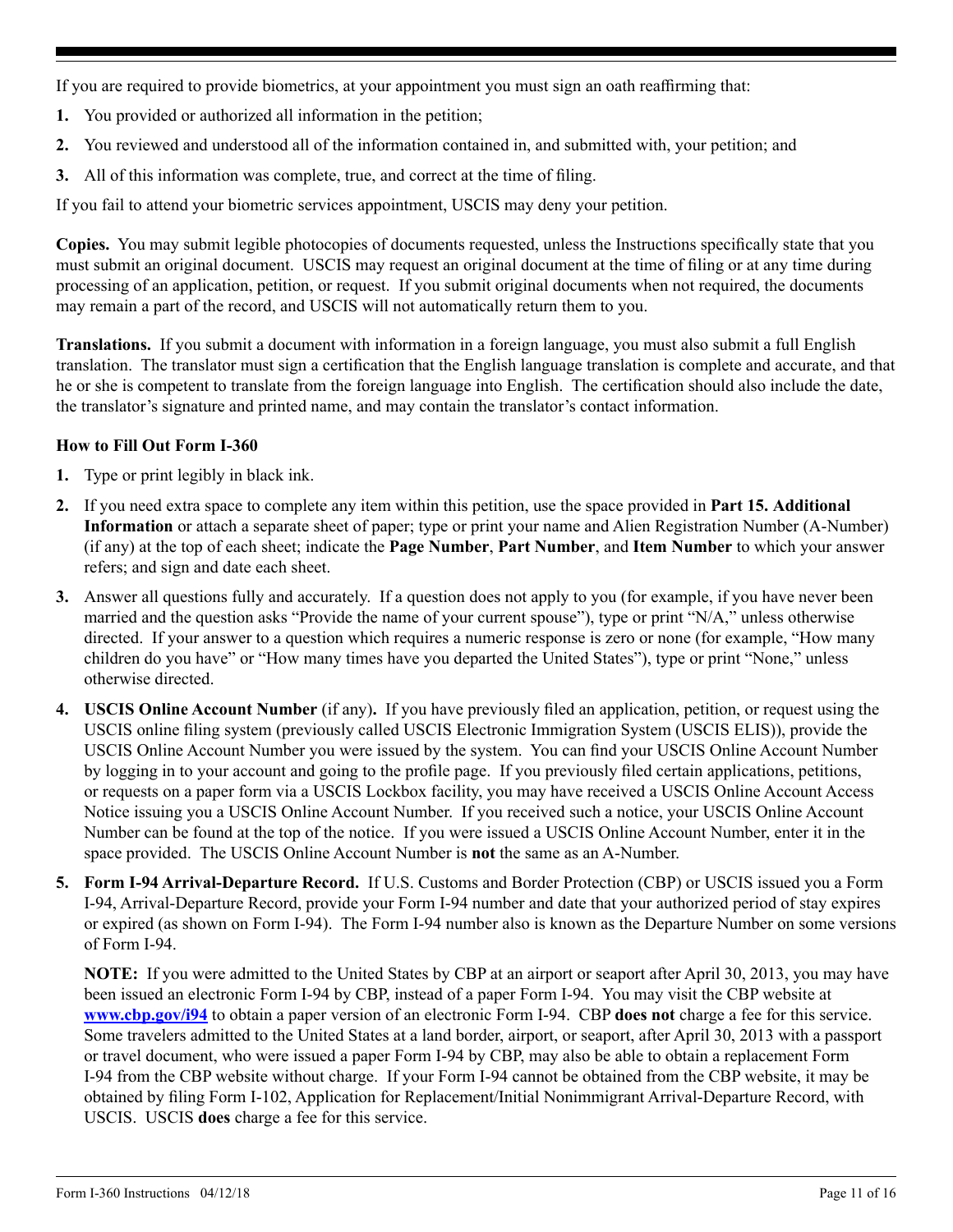**Passport and Travel Document Numbers.** If you used a passport or travel document to travel to the United States, enter either the passport or travel document information in the appropriate space on the petition, even if the passport or travel document is currently expired.

### **6. Part 11. Petitioner's Statement, Contact Information, Declaration, and Signature (Individual).**

**IMPORTANT:** Complete this section **ONLY** if you are an individual filing this petition for yourself. If you are filing Form I-360 to petition for another person or as an authorized signatory of an organization, complete **Part 12. Statement, Contact Information, Declaration, and Signature of the Petitioner or Authorized Signatory**.

Select the appropriate box to indicate whether you read this petition yourself or whether you had an interpreter assist you.If someone assisted you in completing the petition, select the box indicating that you used a preparer. Further, you must sign and date your petition and provide your daytime telephone number, mobile telephone number (if any), and email address (if any)**.** Every petition **MUST** contain the signature of the petitioner (or parent or legal guardian, if applicable). A stamped or typewritten name in place of a signature is not acceptable.

### **7. Part 12. Statement, Contact Information, Declaration, and Signature of the Petitioner or Authorized Signatory.**

**IMPORTANT:** Complete this section **ONLY** if you are filing Form I-360 to petition for another person or as an authorized signatory of an organization. If you are an individual filing this petition for yourself, complete **Part 11. Petitioner's Statement, Contact Information, Declaration, and Signature (Individual)**.

Select the appropriate box to indicate whether you read this petition yourself or whether you had an interpreter assist you.If someone assisted you in completing the petition, select the box indicating that you used a preparer. Further, you must sign and date your petition and provide your name, title, daytime telephone number, mobile telephone number (if any), and email address (if any)**.** Every petition **MUST** contain the signature of the petitioner or authorized signatory of the organization. A stamped or typewritten name in place of a signature is not acceptable.

- **8. Part 13. Interpreter's Contact Information, Certification, and Signature.** If you used anyone as an interpreter to read the Instructions and questions on this petition to you in a language in which you are fluent, the interpreter must fill out this section, provide his or her name, the name and address of his or her business or organization (if any), his or her daytime telephone number, his or her mobile telephone number (if any), and his or her email address (if any). The interpreter must sign and date the petition.
- **9. Part 14. Contact Information, Declaration, and Signature of the Person Preparing this Petition, if Other Than the Petitioner.** This section must contain the signature of the person who completed your petition, if other than you, the petitioner. If the same individual acted as your interpreter **and** your preparer, that person should complete both **Part 13.** and **Part 14.** If the person who completed this petition is associated with a business or organization, that person should complete the business or organization name and address information. Anyone who helped you complete this petition **MUST** sign and date the petition. A stamped or typewritten name in place of a signature is not acceptable. If the person who helped you prepare your petition is an attorney or accredited representative whose representation extends beyond preparation of this petition, he or she may be obliged to also submit a completed Form G-28, Notice of Entry of Appearance as Attorney or Accredited Representative, or Form G-28I, Notice of Entry of Appearance as Attorney In Matters Outside the Geographical Confines of the United States, along with your petition.

**We recommend that you print or save a copy of your completed petition to review in the future and for your records. If you are required to appear for a biometric service appointment, we recommend that you review your copy of your completed petition before you come to your biometric services appointment at a USCIS ASC.** At your appointment, USCIS will permit you to complete the petition process only if you are able to confirm, under penalty of perjury, that all of the information in your petition is complete, true, and correct. If you are not able to make that attestation in good faith at that time, USCIS will require you to return for another appointment.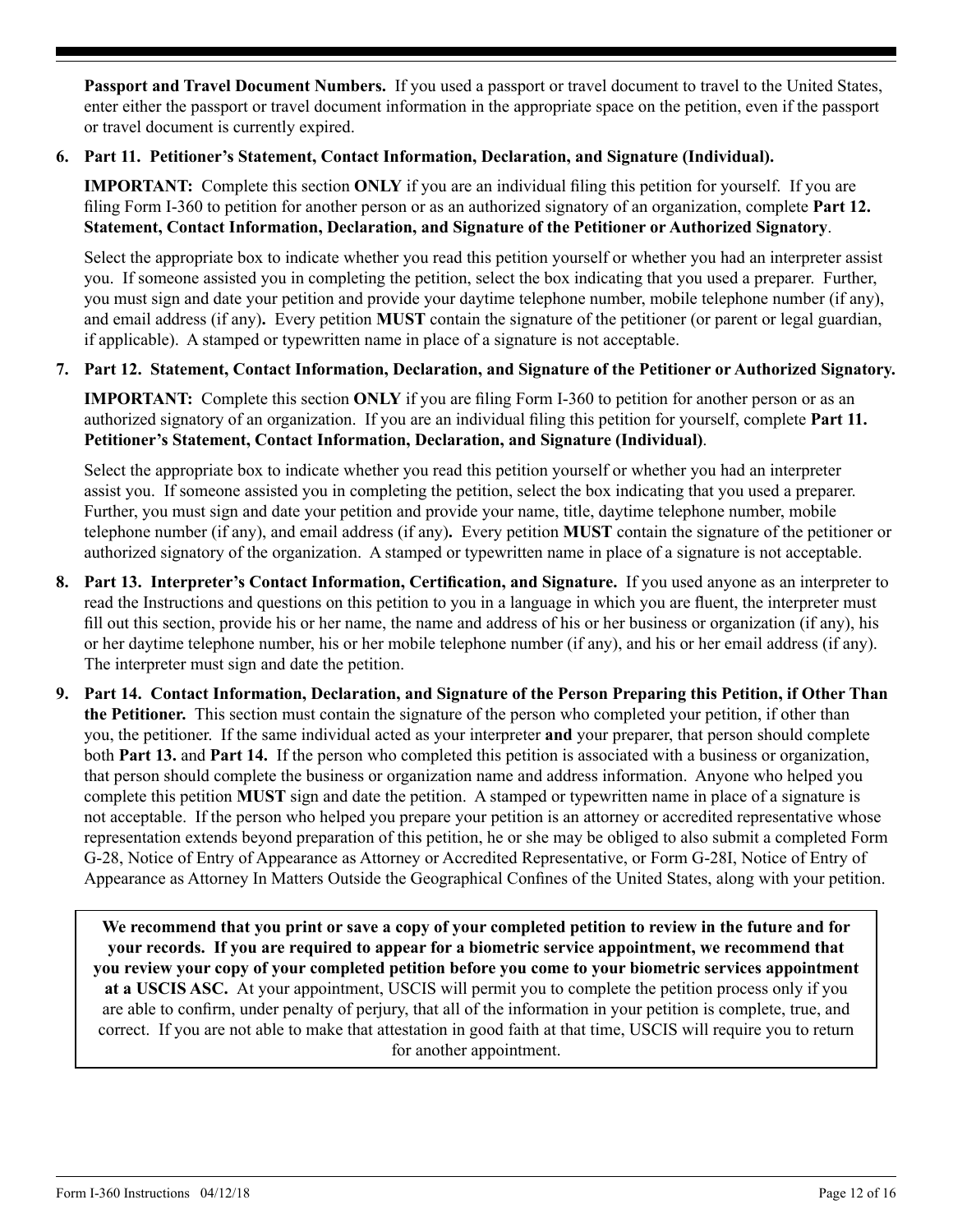## **What Is the Filing Fee?**

The filing fee for Form I-360 is **\$435**, except there is no filing fee if filing for:

- **1.** An Amerasian;
- **2.** A Special Immigrant Juvenile;
- **3.** A VAWA self-petitioning spouse or child of a U.S. citizen or lawful permanent resident;
- **4.** A VAWA self-petitioning parent of a U.S. citizen son or daughter;
- **5.** An Afghanistan National or Iraq National who worked with the U.S. Armed Forces as a translator;
- **6.** An Iraq National who worked for or on behalf of the U.S. Government in Iraq; or
- **7.** An Afghanistan National who worked for or on behalf of the U.S. Government or International Security Assistance Force (ISAF) in Afghanistan.

**NOTE:** The filing fee is not refundable, regardless of any action USCIS takes on this petition. **DO NOT MAIL CASH.**  You must submit all fees in the exact amounts.

#### **Use the following guidelines when you prepare your check or money order for the Form I-360 filing fee:**

- **1.** The check or money order must be drawn on a bank or other financial institution located in the United States and must be payable in U.S. currency; **and**
- **2.** Make the check or money order payable to **U.S. Department of Homeland Security**.

**NOTE:** Spell out U.S. Department of Homeland Security; do not use the initials "USDHS" or "DHS."

**3.** If you live outside the United States, contact the nearest U.S. Embassy or U.S. Consulate for instructions on the method of payment.

**Notice to Those Making Payment by Check.** If you send us a check, USCIS will convert it into an electronic funds transfer (EFT). This means we will copy your check and use the account information on it to electronically debit your account for the amount of the check. The debit from your account will usually take 24 hours and your bank will show it on your regular account statement.

You will not receive your original check back. We will destroy your original check, but will keep a copy of it. If USCIS cannot process the EFT for technical reasons, you authorize us to process the copy in place of your original check. If your check is returned as unpayable, USCIS will re-submit the payment to the financial institution one time. If the check is returned as unpayable a second time, we will reject your petition and charge you a returned check fee.

## **How To Check If The Fees Are Correct**

Form I-360's filing fee is current as of the edition date in the lower left corner of this page. However, because USCIS fees change periodically, you can verify that the fees are correct by following one of the steps below.

- **1.** Visit the USCIS website at **[www.uscis.gov](http://www.uscis.gov)**, select "FORMS," and check the appropriate fee; or
- **2.** Call the USCIS National Customer Service Center at **1-800-375-5283** and ask for fee information. For TTY (deaf or hard of hearing) call: **1-800-767-1833**.

#### **Where To File?**

Please see our website at **[www.uscis.gov/i-360](http://www.uscis.gov/I-360)** or call our National Customer Service Center at **1-800-375-5283** for the most current information about where to file this petition. For TTY (deaf or hard of hearing) call: **1-800-767-1833**.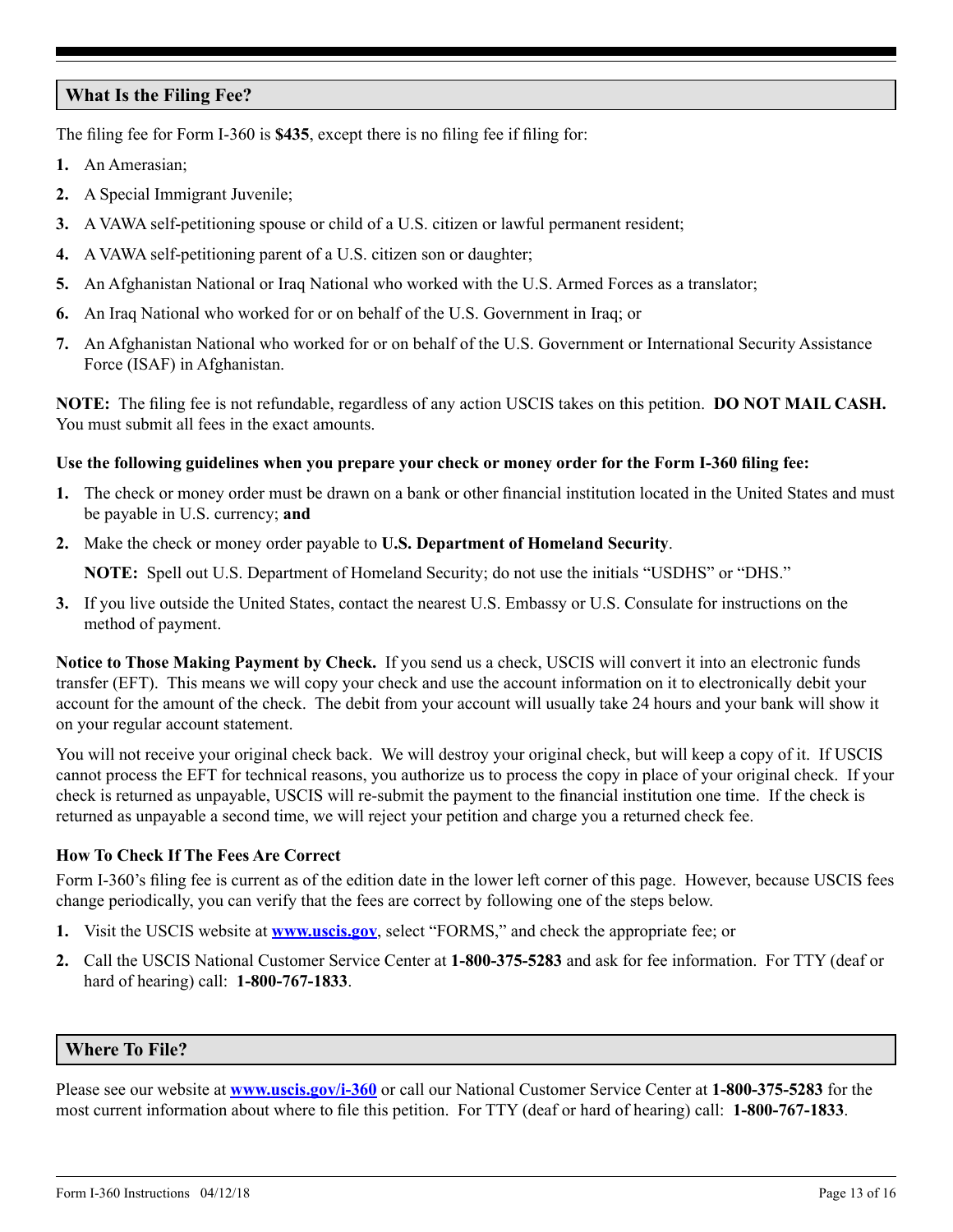### **Address Change**

A petitioner who is not a U.S. citizen must notify USCIS of his or her new address within 10 days of moving from his or her previous residence. For information on filing a change of address, go to the USCIS website at **[www.uscis.gov/addresschange](http://www.uscis.gov/addresschange)** or contact the USCIS National Customer Service Center at **1-800-375-5283**. For TTY (deaf or hard of hearing) call: **1-800-767-1833**.

**NOTE:** Do not submit a change of address request to USCIS Lockbox facilities because the Lockbox does not process change of address requests.

#### **Processing Information**

**USCIS will reject any Form I-360 that is not signed or accompanied by the correct filing fee and send you a notice that Form I-360 is deficient.** You may correct the deficiency and resubmit Form I-360. A petition is not considered properly filed until accepted by USCIS.

**Initial Processing.** Once USCIS accepts your petition we will check it for completeness. If you do not completely fill out this petition, you will not establish a basis for your eligibility and USCIS may reject or deny your petition.

**Request for More Information.** We may request that you provide more information or evidence to support your petition. We may also request that you provide the originals of any copies you submit. USCIS will return any requested originals when they are no longer needed.

**Request for Interview.** We may request that you appear at a USCIS office for an interview based on your petition. At the time of any interview or other appearance at a USCIS office, we may require that you provide your fingerprints, photograph, and/or signature to verify your identity and/or update background and security checks.

**Decision.** The decision on Form I-360 involves a determination of whether you have established eligibility for the immigration benefit you are seeking. USCIS will notify you of the decision in writing.

#### **USCIS Forms and Information**

To ensure you are using the latest version of this petition, visit the USCIS website at **[www.uscis.gov](http://www.uscis.gov)** where you can obtain the latest USCIS forms and immigration-related information. If you do not have internet access, you may order USCIS forms by calling the USCIS Contact Center at **1-800-375-5283**. The USCIS Contact Center provides information in English and Spanish. For TTY (deaf or hard of hearing) call: **1-800-767-1833**.

Instead of waiting in line for assistance at your local USCIS office, you can schedule an appointment online at **[www.uscis.gov](http://www.uscis.gov)**. Select "Schedule an appointment online" and follow the screen prompts to set up your appointment. Once you finish scheduling an appointment, the system will generate an appointment notice for you.

#### **Penalties**

If you knowingly and willfully falsify or conceal a material fact or submit a false document with your Form I-360, we will deny your Form I-360 and may deny any other immigration benefit. In addition, you will face severe penalties provided by law and may be subject to criminal prosecution.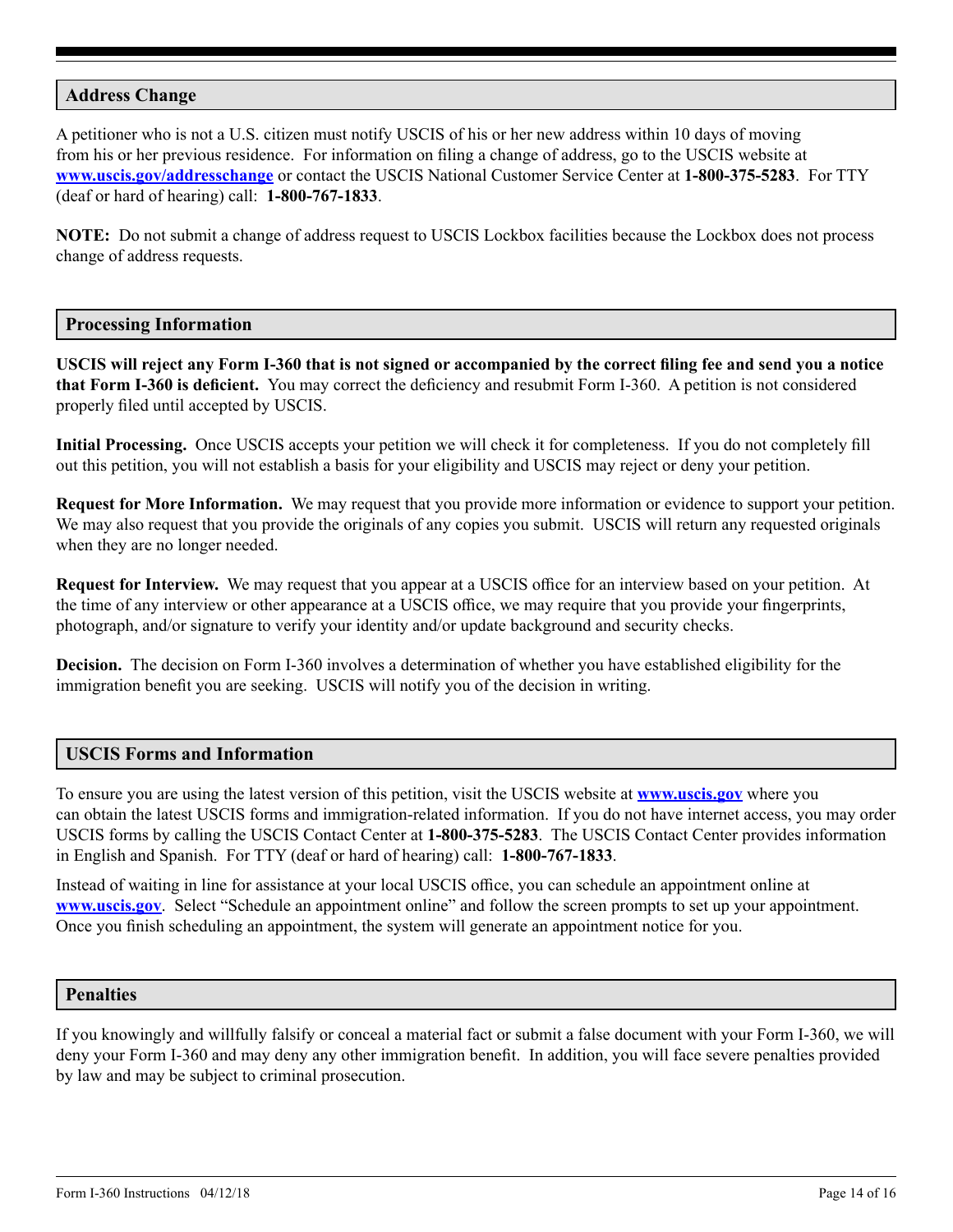## **USCIS Compliance Review and Monitoring**

By signing this petition, you have stated under penalty of perjury (28 U.S.C. section 1746) that all information and documentation submitted with this petition is complete, true, and correct. You also authorize the release of any information from your records that USCIS may need to determine eligibility for the immigration benefit you are seeking and consent to USCIS verifying such information.

The Department of Homeland Security (DHS) has the authority to verify any information you submit to establish eligibility for the immigration benefit you are seeking at any time. USCIS' legal authority to verify this information is in 8 U.S.C. sections 1103, 1155, and 1184, and 8 CFR parts 103, 204, 205, and 214. To ensure compliance with applicable laws and authorities, USCIS may verify information before or after your case is decided.

Agency verification methods may include, but are not limited to: review of public records and information; contact via written correspondence, the Internet, facsimile, other electronic transmission, or telephone; unannounced physical site inspections of residences and locations of employment; and interviews. USCIS will use information obtained through verification to assess your compliance with the laws and to determine your eligibility for an immigration benefit.

Subject to the restrictions under 8 CFR 103.2(b)(16), USCIS will provide you with an opportunity to address any adverse or derogatory information that may result from a USCIS compliance review, verification, or site visit after a formal decision is made on your case or after the agency has initiated an adverse action which may result in revocation or termination of an approval.

## **USCIS Privacy Act Statement**

**AUTHORITIES:** The information requested on this petition, and the associated evidence, is collected under the Immigration and Nationality Act section 222, 8 U.S.C. sections 1107(a)(27), 1103, 1153(b), and 1202, and 8 CFR parts 103 and 204. If this petition is filed pursuant to VAWA, the information contained herein is also protected under 8 U.S.C. section 1367.

**PURPOSE:** The primary purpose for providing the requested information on this petition is to determine if you have established eligibility for the immigration benefit for which you are filing. DHS will use the information you provide to grant or deny the immigration benefit you are seeking.

**DISCLOSURE:** The information you provide is voluntary. However, failure to provide the requested information, and any requested evidence, may delay a final decision in your case or result in denial of your petition.

**ROUTINE USES:** DHS may share the information you provide on this petition with other Federal, state, local, and foreign government agencies and authorized organizations. DHS follows approved routine uses described in the associated published system of records notices [DHS/USCIS-007 - Benefits Information System and DHS/USCIS-001 - Alien File, Index, and National File Tracking System of Records] which you can find at **[www.dhs.gov/privacy](http://www.dhs.gov/privacy)**. DHS may also share the information, as appropriate, for law enforcement purposes or in the interest of national security. If the information contained in Form I-360 is protected under 8 U.S.C. section 1367, any sharing with Federal, state, local, or foreign agencies will be done in accordance with 8 U.S.C. section 1367.